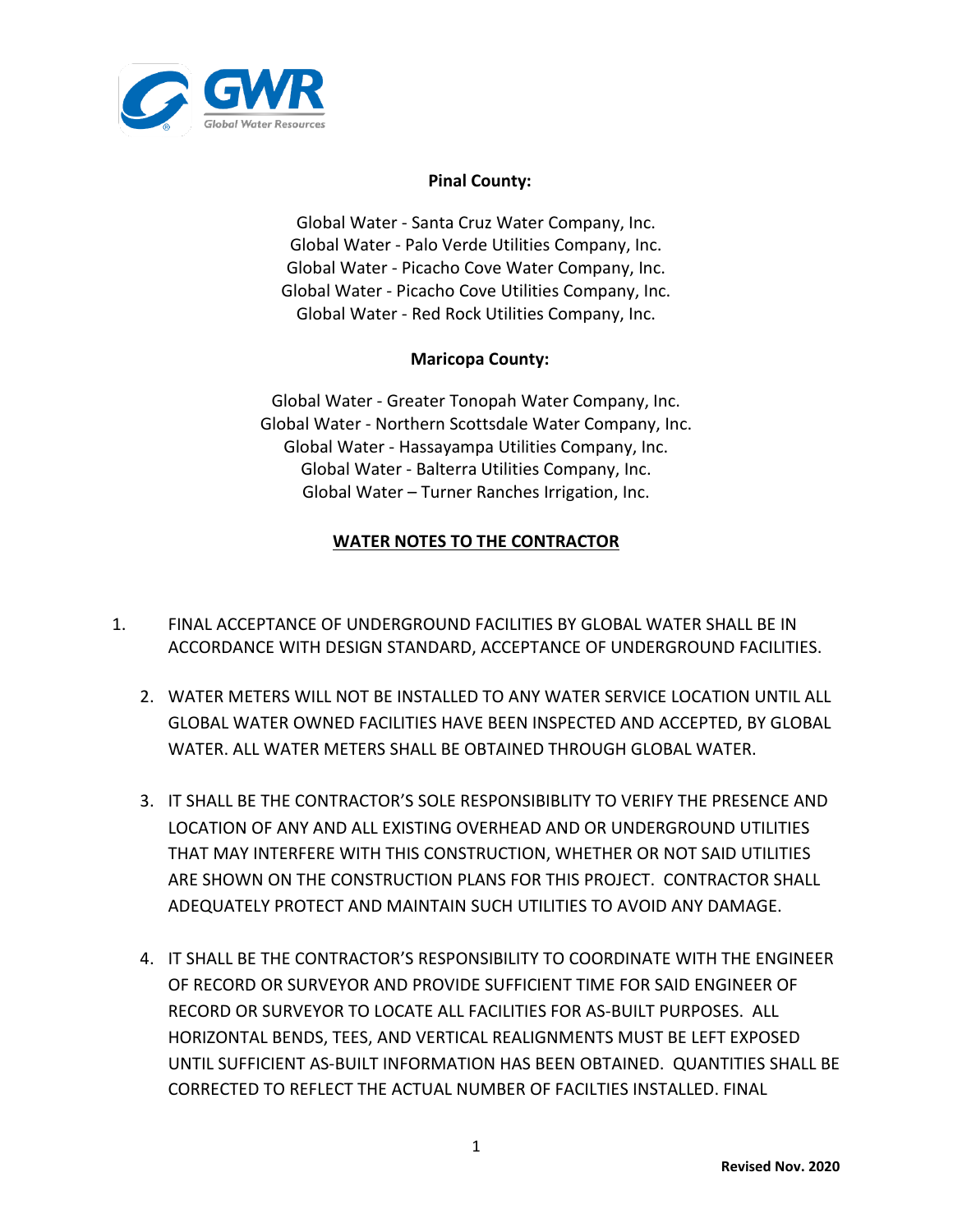

ACCEPTANCE OF THE WATER FACILITIES WILL NOT BE ISSUED UNTIL AS-BUILT DRAWINGS HAVE BEEN REVIEWED AND ACCEPTED BY GLOBAL WATER.

- 5. IT SHALL BE THE CONTRACTOR'S RESPONSIBILITY TO VERIFY THE LOCATION, ELEVATION, PIPE SIZE, AND SEPERATION OF ALL EXISTING WATER MAINS BEING CONNECTED TO, PRIOR TO CONSTRUCTION.
- 6. ANY CONSTRUCTION PERFORMED WITHOUT THE KNOWLEDGE OF THE GLOBAL WATER INSPECTOR, OR HIS/HER REPRESENTATIVE, IS CONSIDERED AT RISK AND LIABLE FOR REMOVAL AND REPLACEMENT AT THE CONTRACTOR'S EXPENSE.
- 7. CONTRACTOR SHALL SCHEDULE A PRE-CONSTRUCTION MEETING AT THE JOB SITE WITH GLOBAL WATER'S INSPECTOR PRIOR TO THE STRAT OF CONSTRUCTION. GLOBAL WATER'S INSPECTOR CAN BE REACHED AT ENGINEERING.DEPARTMENT@GWRESOURCES.COM.
- 8. COPIES OF ALL TEST RESULTS SHALL BE GIVEN TO GLOBAL WATER RESOURES.
- 9. REVIEW OF THESE PLANS FOR COMPLIANCE WITH THE REQUIREMENTS OF GLOBAL WATER SHALL NOT PREVENT ANY CORRECTION OF ERRORS FOUND TO BE IN VIOLATION OF ANY APPLICABLE STANDARDS OF THE UTILITY OR ANY OTHER GOVERNMENTAL AGENCY.
- 10. ALLOWABLE PIPE DEFLECTION FOR DUCTILE IRON PIPE.

| Type       | <b>Size</b>   | <b>Max. Joint Deflection</b> | Max. Offset | <b>Min. Radius</b> |
|------------|---------------|------------------------------|-------------|--------------------|
|            |               |                              | Per joint   |                    |
| DIP.       | $8'' - 12''$  | 2.5 Degrees                  | 9.4 inches  | 412.3 feet         |
| <b>DIP</b> | $14'' - 16''$ | 2.0 Degrees                  | 7.5 inches  | 515.5 feet         |
| <b>DIP</b> | $18" - 24"$   | 1.5 Degrees                  | 5.7 inches  | 687.3 feet         |

THE MAXIMUM DEFLECTION ANGLES SHALL NOT EXCEED ½ OF THE MANUFACTURER'S RECOMMENDATIONS. THE MAXIMUM OFFSET PER JOINT, IN THE ABOVE-REFERENCED TABLE, IS BASED ON AN 18 FOOT LYING LENGTH OF PIPE TO GET THE MAXIMUM OFFSET. IF A DIFFERENT LYING LENGTH IS USED, THE ENGINEER IS TO CALCULATE THE REQUIRED OFFSET.